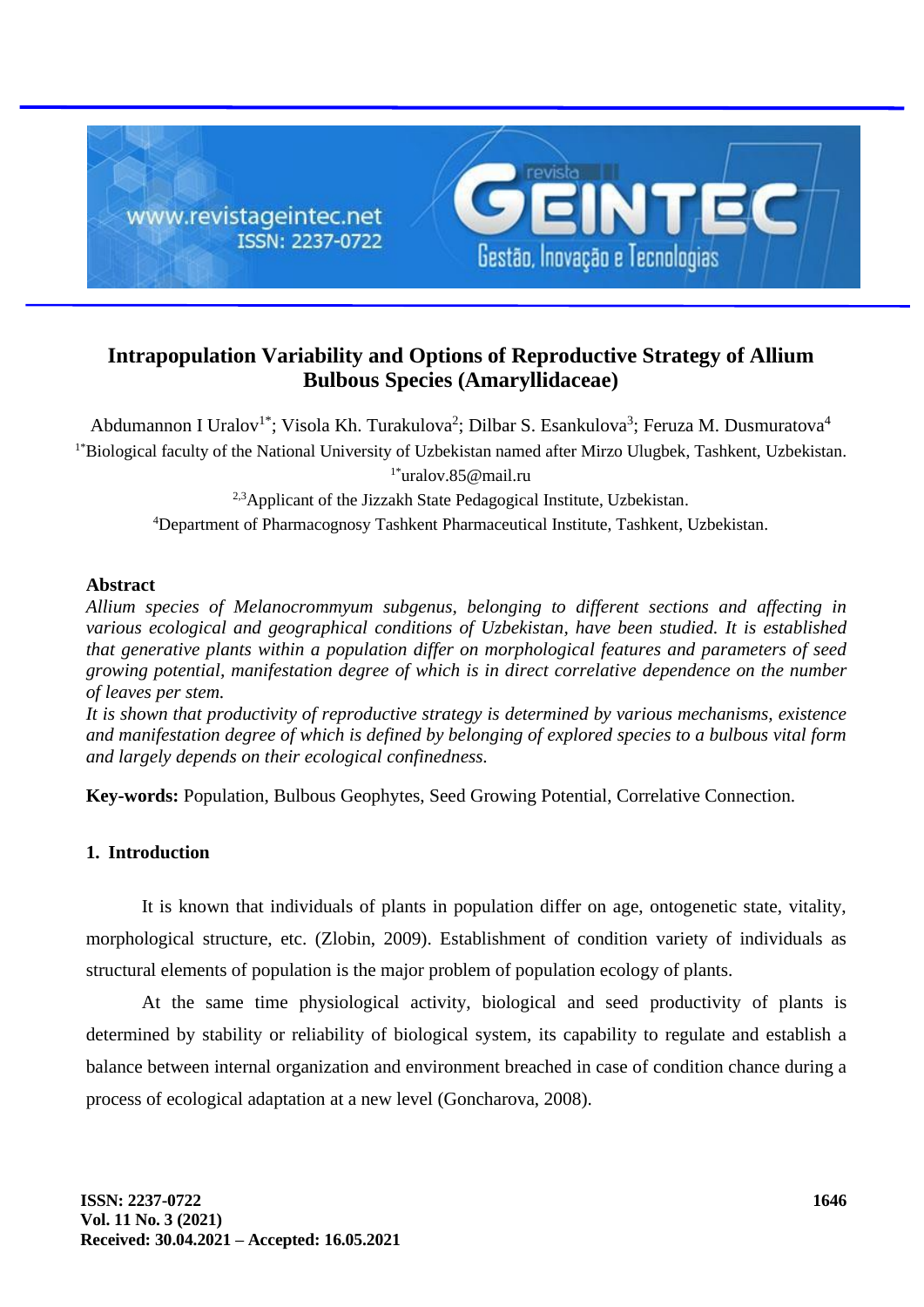At the same time, exploration of plants self-regulation, elucidation of endogenous coordination mechanisms of various organs functions and physiological processes inside a system of a whole plant is important. The features of reproductive processes regulation present particular interest.

*Allium* L. genus, numbering over 130 species in flora of Uzbekistan has hardly been studied in this respect. Only in Cheremushkina's work (2004), we have managed to find evidence of a large variability in seed productivity of certain bulbous species, according to which it is possible to conclude about variability of the number of flowers.

The object of research is *Melanocrommyum* subgenus (Webb et Berth.) Royu. Over 30 species grow in Uzbekistan, among which there are edible, medicinal and a large number of decorative representatives (Baytulin *et al*., 1986; Khasanov and Umarov, 1989; Kamenetsky and Rabinowitch, 2006; Keusgen *et al*., 2006; Volkova *et al*., 2012; Fritsch and Abbasi, 2013; Uralov. A.I., Turakulova V. Kh., 2020).

The following genus have been studied (systematic affiliation according to Khasanov, 2008): *Allium suworowii* Regel (*Acmopetala* R.M. Fritsch section), *A. giganteum* Regel (*Compactoprason*  R.M. Fritsch section), *A. karataviense* Regel (*Miniprason* R.M. Fritsch section), *A. cupuliferum* Regel (*Regeloprason* (Wendelbo) Kamelin section), *A. protensum* Wendelbo (= **A.** *schubertii* Zucc. sensu Vved.) (*Kaloprason* C. Koch. section).

The purpose of the work is exploration of intrapopulation diversity of *Allium* species of *Melanocrommyum* subgenus of flora of Uzbekistan and identification of interspecific differences in their reproductive strategy.

#### **2. Study Area and Data Analysis**

Randomized samples are collected in the wild:

*A. cupuliferum* - Pamir-Alay, the northern foothills of Nurata Ridge, Hayotsay (40˚31'445''N, 66˚48'228''E, 880 m asl). Open rocky and gravelly slopes. The annual precipitation is 400 mm (Fig. 1).

*A. giganteum -* Pamir-Alay, Kugitangtau Ridge, vicinities of Oktosh settlement (37˚35'815''N, 66˚43'947''E, 880 m asl). Open small grained slopes with variegated species yields. The annual precipitation is 405 mm.

*A. karataviense* – Western Tien Shan, Chatkal Ridge, Chatkal Biosphere Reserve (41˚14'944''N, 69˚49'805''E, 1450 m asl). Open rocky and gravelly limestone slopes. The annual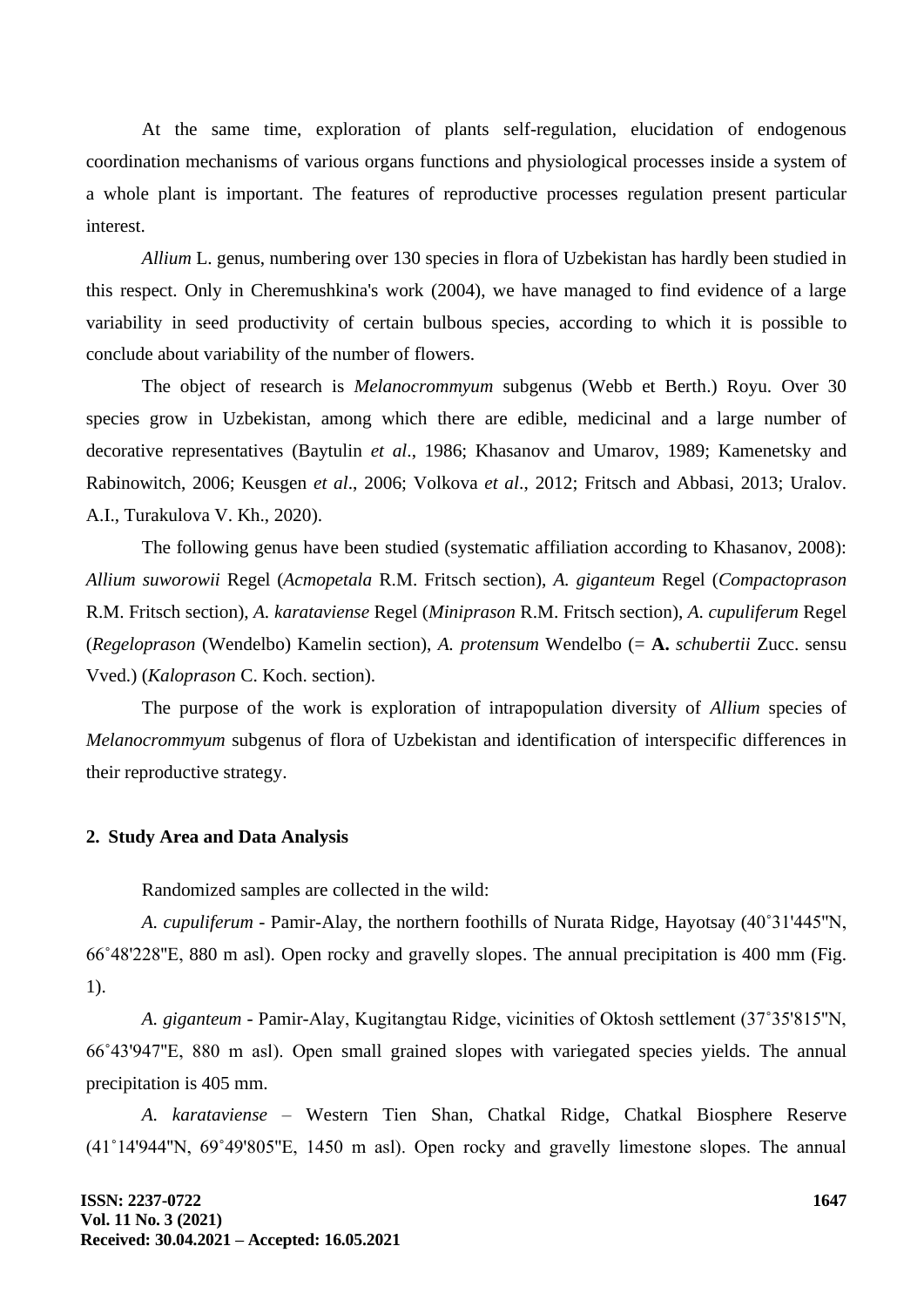precipitation is 850 mm. (41˚14'944''N, 69˚49'805''E, 1450 m asl). Open rocky and gravelly limestone slopes. The annual precipitation is 850 mm.

*A. protensum –* Pamir-Alay, Zeravshan Ridge Tahtakaracha Pass, vicinities of Amankutan settlement (39˚17'242''N, 66˚56'34''E, 1650 m asl). The northern rocky and gravelly slopes. The annual precipitation is 960 mm.

*A. suworowii –* Pamir-Alay, Malguzar Ridge, to the East from Bakhmalsay settlement, (40˚03'138''N, 67˚42'507''E, 770 masl). Open slopes with soft soils. The annual precipitation is 400 mm.

All known species are bulbous geophytes with ephemeroid development rhythm. On vital form they belong to bulbous unparticular monocentric onions (Cheremushkina, 2004).



Selection volume is 40-50 generative plants. The exception was *A. protensum* - it was possible to find only 15 preserved fruit-bearing plants. In presence of sufficient number of plants in fruiting phase, the volume of samples on groups with various number of leaves led up to 10.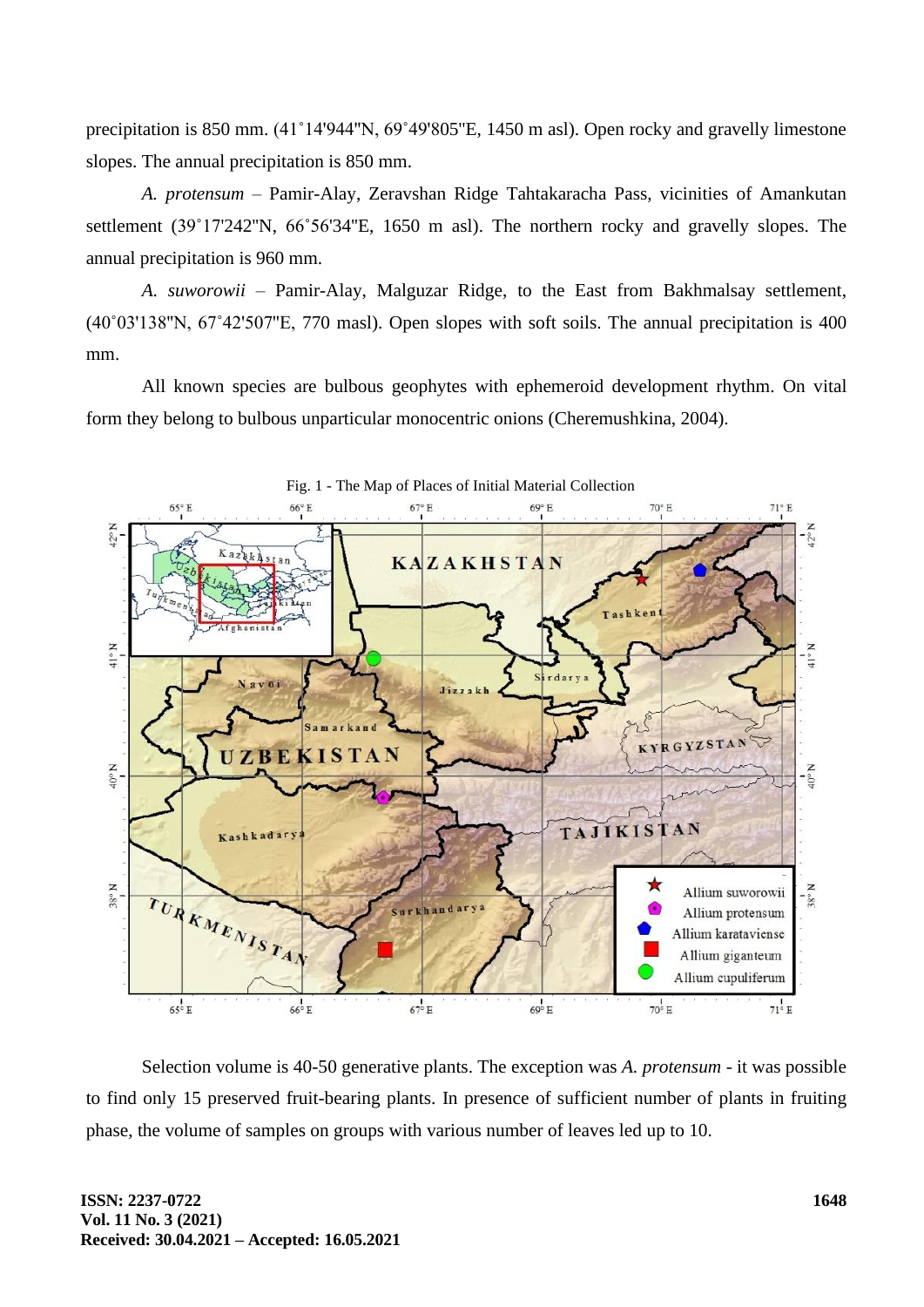We take into account a number of leaves, a lower leaf size, a peduncle height and a number of flowers. Elements of seed productivity in connection with changeable number of ovules in ovary were determined for generative shoot in general (Cheremushkina, 2004), on which the number of fruits and seeds were counted. Seeds weighing of each plant was carried out on analytical scales - OHAUS Explorer Pro EP 214 C.

Statistical data processing was carried out on a PC using Excel and standard criteria (Lakin, 1990).

### **3. Results and Discussion**

The analysis revealed that all studied species have considerable variability in selected morphometric parameters (Table 1).

|                     | n  | Number of<br>leaves | Length of<br>lower leaf, cm | Width of lower<br>leaf, cm | Peduncle<br>height, cm | Number<br>of flowers |
|---------------------|----|---------------------|-----------------------------|----------------------------|------------------------|----------------------|
| A. cupuliferum      | 41 | $1 - 3$             | $8 - 24$                    | $1.0 - 4.4$                | 11.5-52                | 16-63                |
| A. giganteum        | 42 | $4 - 7$             | $26 - 51$                   | $6 - 12$                   | 70-134                 | 263-2681             |
| A. karataviense     | 40 | $1 - 4$             | 12.5-41                     | $4.4 - 14.3$               | $10-31$                | 37-395               |
| A. <i>protensum</i> | 15 | $2 - 5$             | 16-34                       | $1.6 - 7$                  | 11-31                  | 71-422               |
| A. suworowii        | 50 | $2 - 6$             | $20 - 53$                   | $0.8 - 2.0$                | 33-91                  | 20-328               |

Table 1 - Variation of Studied Parameters of Generative Plants of *Allium* Species

On a variation of vegetative sphere indicators (the number of leaves, a size of lower leaf and peduncle) it is possible to distinguish slightly variable species - the maximum values in the sample exceed the minimum in 1.8-3.0 times - (*A. giganteum*), medium variable - in 2.5-4.4 times (*A. protensum, A. suworowii*) and highly variable - in 3.0-4.7 times (*A. cupuliferum, A. karataviense*). The lower the minimum number of leaves on generative shoot the more variability. The most variable were *A. cupuliferum* and *A. karataviense*, capable to blossom with one leaf.

From selected for analysis parameters the most informative is the number of leaves, used not only in systematic diagnosis of onions (Seregin, 2007), but also reflecting an area of the plant photosynthetic surface. In this regard, this feature has been chosen for plants separation into groups (Table 2).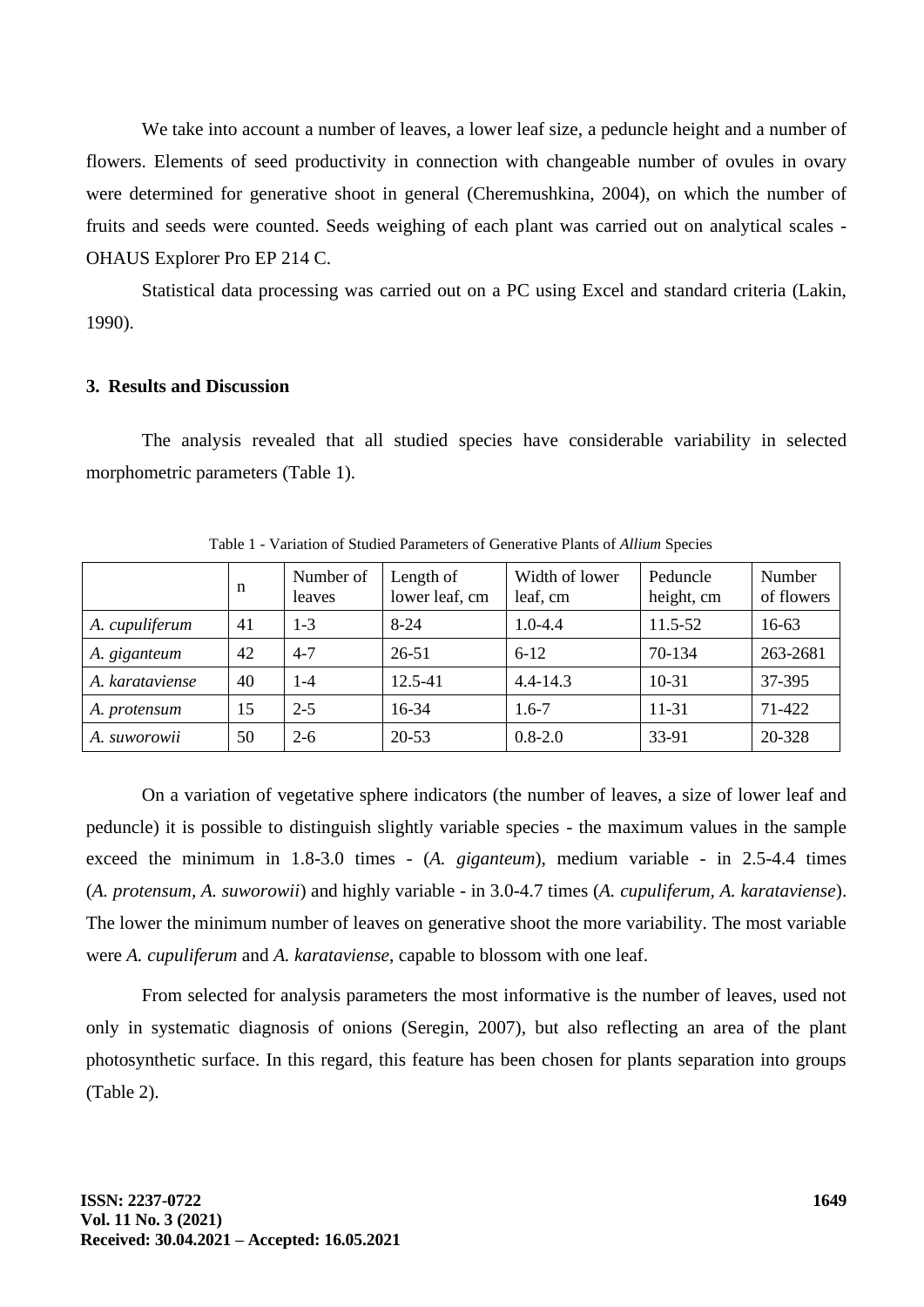| Species         | Numbe<br>r of<br>leaves | $\mathbf n$    | Length of<br>lower leaf, cm | Width of lower<br>leaf, cm | Peduncle height,<br>cm | Number of<br>flowers         |
|-----------------|-------------------------|----------------|-----------------------------|----------------------------|------------------------|------------------------------|
| A. cupuliferum  |                         | 35             | $14.1 \pm 0.61$             | $1.9 \pm 0.15$             | $23.6 \pm 1.49$        | $27.3 \pm 2.48$              |
|                 | $\overline{2}$          | 5              | $18.0 \pm 2.26$             | $3.1 \pm 0.40$             | $27.4 \pm 4.31$        | $51.3 \pm 3.33$              |
| A. giganteum    | $\overline{4}$          | 11             | $30.4 \pm 0.82$             | $6.8 + 0.14$               | $82.3 \pm 2.66$        | 444.9±41.9                   |
|                 | 5                       | 10             | $38.8 \pm 1.27$             | $8.9 \pm 0.18$             | $91.8 \pm 2.86$        | $615.9 + 51.2$               |
|                 | 6                       | 10             | $41.5 \pm 1.44$             | $9.9 \pm 0.39$             | $105.2 \pm 2.49$       | 835.6±99.2                   |
|                 | 7                       | 11             | $45.7 \pm 0.85$             | $10.3 \pm 0.40$            | $118.8 \pm 2.43$       | $1257 \pm 213$ .<br>$\Omega$ |
|                 | 1                       | 6              | $20.5 \pm 0.86$             | $5.5 \pm 0.28$             | $14.5 \pm 1.52$        | $52.8 \pm 5.19$              |
| A. karataviense | $\overline{2}$          | 25             | $23.3 \pm 0.93$             | $7.4 \pm 0.37$             | $17.0 \pm 0.56$        | $88.6 \pm 7.65$              |
|                 | $\overline{3}$          | 8              | $29.3 \pm 1.95$             | $10.4 \pm 0.73$            | $19.6 \pm 2.30$        | $185.4 \pm 24.0$             |
|                 | $\overline{4}$          | 3              | $32.0 \pm 2.65$             | $12.8 \pm 0.96$            | $19.3 \pm 4.06$        | $343.0 \pm 47.6$             |
|                 | $\overline{2}$          | $\overline{2}$ | $18.5 \pm 2.50$             | $2.3 \pm 0.70$             | $16.5 \pm 5.50$        | $85.5 \pm 14.5$              |
| A. protensum    | 3                       | 6              | $29.0 \pm 1.86$             | $4.3 \pm 0.59$             | $27.0 \pm 1.46$        | $138.3 \pm 30.4$             |
|                 | 4                       | $\overline{4}$ | $27.4 \pm 3.21$             | $3.9 + 0.42$               | $26.0 \pm 3.03$        | $155.3 \pm 15.1$             |
|                 | 5                       | 3              | $24.3 \pm 4.98$             | $5.3 \pm 0.83$             | $23.0 \pm 3.51$        | $312.0 \pm 76.1$             |
| A. suworowii    | $\overline{2}$          | 10             | $23.6 \pm 0.72$             | $0.9 + 0.03$               | $46.0 \pm 2.29$        | $45.7 \pm 5.73$              |
|                 | 3                       | 10             | $29.8 \pm 1.38$             | $1.0 \pm 0.04$             | $56.8 \pm 1.69$        | $76.6 \pm 3.96$              |
|                 | $\overline{4}$          | 10             | $30.1 \pm 1.39$             | $1.2 \pm 0.06$             | $62.1 \pm 1.26$        | $102.4 \pm 7.82$             |
|                 | 5                       | 10             | $35.0 \pm 1.38$             | $1.3 \pm 0.12$             | $65.7 \pm 2.21$        | $122.6 + 9.12$               |
|                 | 6                       | 10             | $37.8 \pm 2.16$             | $1.6 \pm 0.08$             | $75.9 \pm 2.59$        | $223.3 \pm 15.3$             |

Table 2 - Morphometric Parameters of Allium Species Depending on the Number of Leaves on Generative Shoot

Note: The highlighted values significantly differ from the plant parameters with the fewest number of leaves ( $P < 0.05$ ).

Apparently from Table 2, all species with increase of the number of leaves have rising dimensions of the lower leaf, peduncle and the number of flowers in inflorescence. Thus, the peduncle height of the plants with the extreme values of the number of leaves increases among *A. giganteum* from 82.3±2.66 to 118.8±2.43 cm (P<0.001), the number of flowers - from 444.9±41.9 to 1257±213.0 (P<0.01); *A. karataviense* - respectively, from 14.5±1.52 to 19.3±4.06 cm and from 52.8±5.19 to 343.0±47.6 units. (P<0.001). The length of the lower leaf of *A. karataviense* increases from 20.5±0.86 to 32.0±2.65 cm (P<0.001), width - from 5.5±0.28 to 12.8±0.96 cm (P<0.001), *A. suworowii* - respectively, 23.6±0.72 to 37.8± 2.16 (P<0.001) and 0.9±0.03 to 1.6±0.08 cm (P<0.001). The lack of significant differences in the number of cases is due to the small volume of samples.

Table 3 details indicators of elements of seed productivity of *Allium* species, which shows that with increase of the number of leaves of all species the number of seeds formed on generative shoot also increase. Thus, the indicator of *A. giganteum*, increases from 246.4±47.1 to 692.6±165.3 (P<0.05); *A. protensum* one - from 47.0±23.0 to 1318±638.8 (P<0.05). Only *A. protensum* fruit set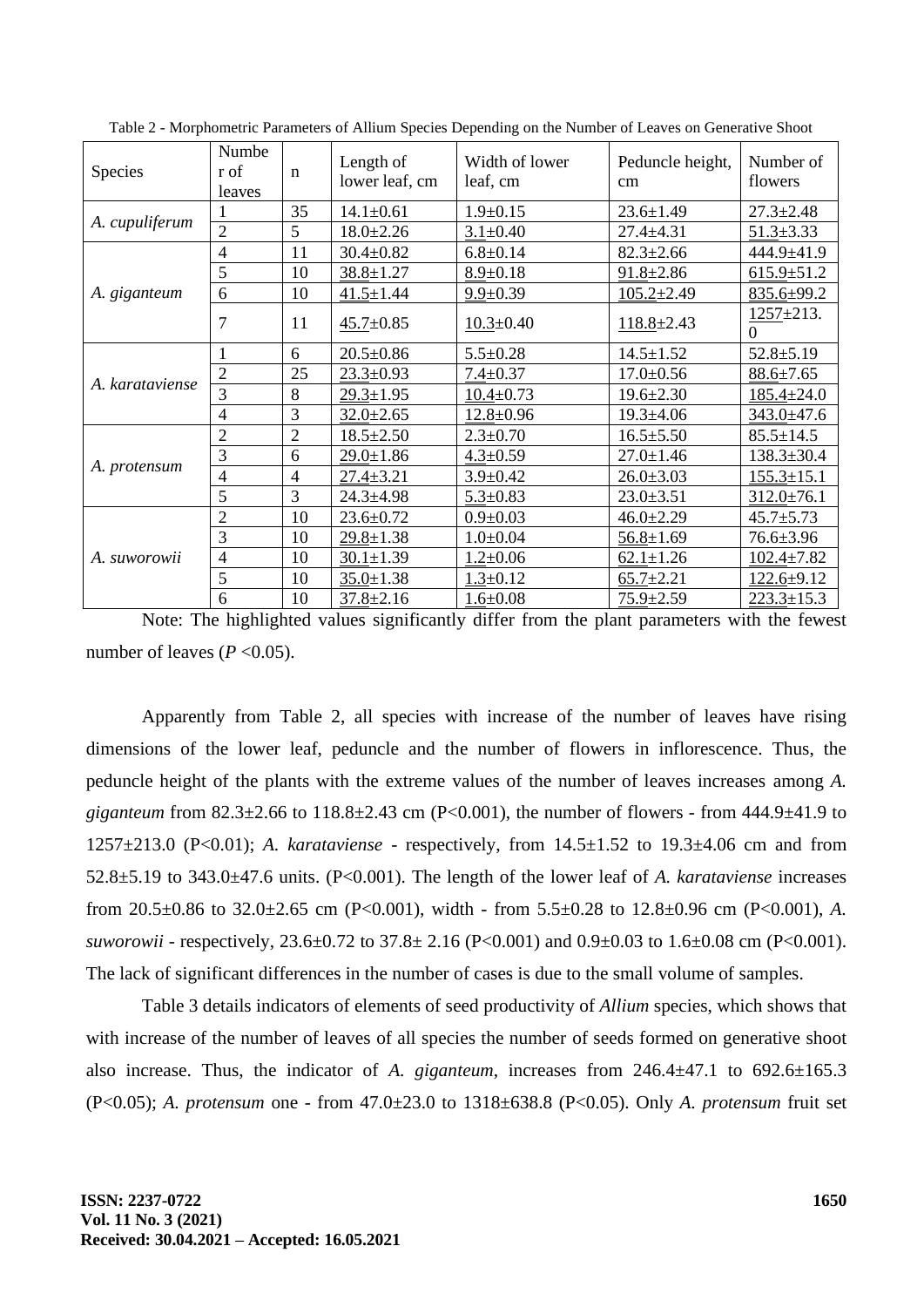increases (from  $36.0 \pm 12.03$  to  $76.5 \pm 5.62$ , P<0.01) and *A. suworowii* one (from  $45.4 \pm 3.42$  to 63.7 $\pm$ 3.09, P<0.001).

| Species                      | Number<br>of leaves | $\mathbf n$    | Fruit set, %     | Number of seed<br>per stem | Number of<br>seed in fruit | Absolute mass<br>of seeds, g |  |
|------------------------------|---------------------|----------------|------------------|----------------------------|----------------------------|------------------------------|--|
| A.<br>cupuliferum            | 1                   | 9              | $18.2 \pm 4.33$  | $24.1 \pm 3.88$            | $5.7 \pm 0.46$             | $2.3 \pm 0.14$               |  |
|                              | $\overline{2}$      | 8              | $24.1 \pm 3.83$  | $79.5 \pm 16.1$            | $6.3 \pm 0.44$             | $2.4 \pm 0.15$               |  |
| A giganteum                  | $\overline{4}$      | 11             | $49.4 \pm 6.40$  | $246.4 \pm 47.1$           | $1.0 + 0.01$               | $2.6 \pm 0.13$               |  |
|                              | 5                   | 10             | $42.9 \pm 4.90$  | $269.8 \pm 33.4$           | $1.0 + 0.01$               | $2.7 \pm 0.15$               |  |
|                              | 6                   | 9              | $45.0 \pm 5.27$  | $412.3 \pm 75.4$           | $1.0 + 0.01$               | $2.6 \pm 0.19$               |  |
|                              | $\overline{7}$      | 11             | $48.8 \pm 5.34$  | $692.6 \pm 165.3$          | $1.0 + 0.01$               | $3.1 \pm 0.15$               |  |
| A.<br>karataviense           | 1                   | 6              | $32.1 \pm 4.77$  | $24.8 \pm 3.89$            | $1.5 \pm 0.10$             | $5.2 \pm 0.89$               |  |
|                              | $\overline{2}$      | 21             | $40.6 \pm 4.40$  | $54.4 \pm 8.66$            | $1.5 \pm 0.05$             | $6.4 \pm 0.40$               |  |
|                              | 3                   | $\overline{7}$ | $39.8 \pm 6.89$  | $129.0 \pm 29.35$          | $1.7 \pm 0.10$             | $5.2 \pm 0.36$               |  |
|                              | $\overline{4}$      | 3              | $43.4 \pm 11.06$ | $255.7 \pm 42.85$          | $1.8 \pm 0.27$             | $5.1 \pm 0.61$               |  |
|                              | $\overline{2}$      | $\overline{2}$ | $36.0 \pm 12.03$ | $47.0 \pm 23.0$            | $1.4 \pm 0.02$             | $2.2 \pm 0.28$               |  |
| A.<br>protensum              | 3                   | 6              | $66.6 \pm 6.44$  | $194.5 \pm 56.2$           | $2.0 \pm 0.22$             | $3.1 \pm 0.09$               |  |
|                              | $\overline{4}$      | $\overline{4}$ | $76.5 \pm 5.62$  | $302.5 \pm 58.0$           | $2.5 \pm 0.30$             | $2.4 \pm 0.26$               |  |
|                              | 5                   | $\overline{3}$ | $73.5 \pm 18.70$ | 1318±638.8                 | $4.1 \pm 1.34$             | $2.6 \pm 0.20$               |  |
| $\mathcal{A}$ .<br>suworowii | $\overline{2}$      | 10             | $45.4 \pm 3.42$  | $91.6 \pm 15.7$            | $4.3 \pm 0.39$             | $2.2 \pm 0.07$               |  |
|                              | 3                   | 10             | $44.7 \pm 1.81$  | $184.2 \pm 16.2$           | $5.4 \pm 0.30$             | $2.2 \pm 0.10$               |  |
|                              | $\overline{4}$      | 10             | $55.2 \pm 3.46$  | $274.2 + 24.1$             | $4.9 \pm 0.26$             | $2.4 \pm 0.05$               |  |
|                              | 5                   | 10             | $58.9 \pm 3.06$  | $341.7 \pm 20.9$           | $4.9 \pm 0.24$             | $2.5 \pm 0.09$               |  |
|                              | 6                   | 10             | $63.7 \pm 3.09$  | 844.5±80.8                 | $6.0 \pm 0.35$             | $2.5 \pm 0.12$               |  |

Table 3 - Indicators of Seed Productivity of *Allium* Species Depending on the Number of Leaves on Generative Shoot

Among explores species only *A. giganteum* is characterized by a constant number of seeds in fruit, the rest demonstrate their increase with growth of the number of leaves on generative shoot. Thus, *A. protensum* indicator increases from 1.4±0.02 to 4.1±1.34 (P<0.05), *A. suworowii* one - from 4.3±0.39 to 6.0±0.35 (P<0.01). Absence of significant differences of *A. karataviense* and *A. cupuliferum* are explained by small volume of samples.

The absolute mass of seeds increases among *A. giganteum*, *A. suworowii* and *A. protensum*.

In order to determine the level of relationship between the number of leaves and the rest of selected indicators correlation the analysis was conducted (Table 4).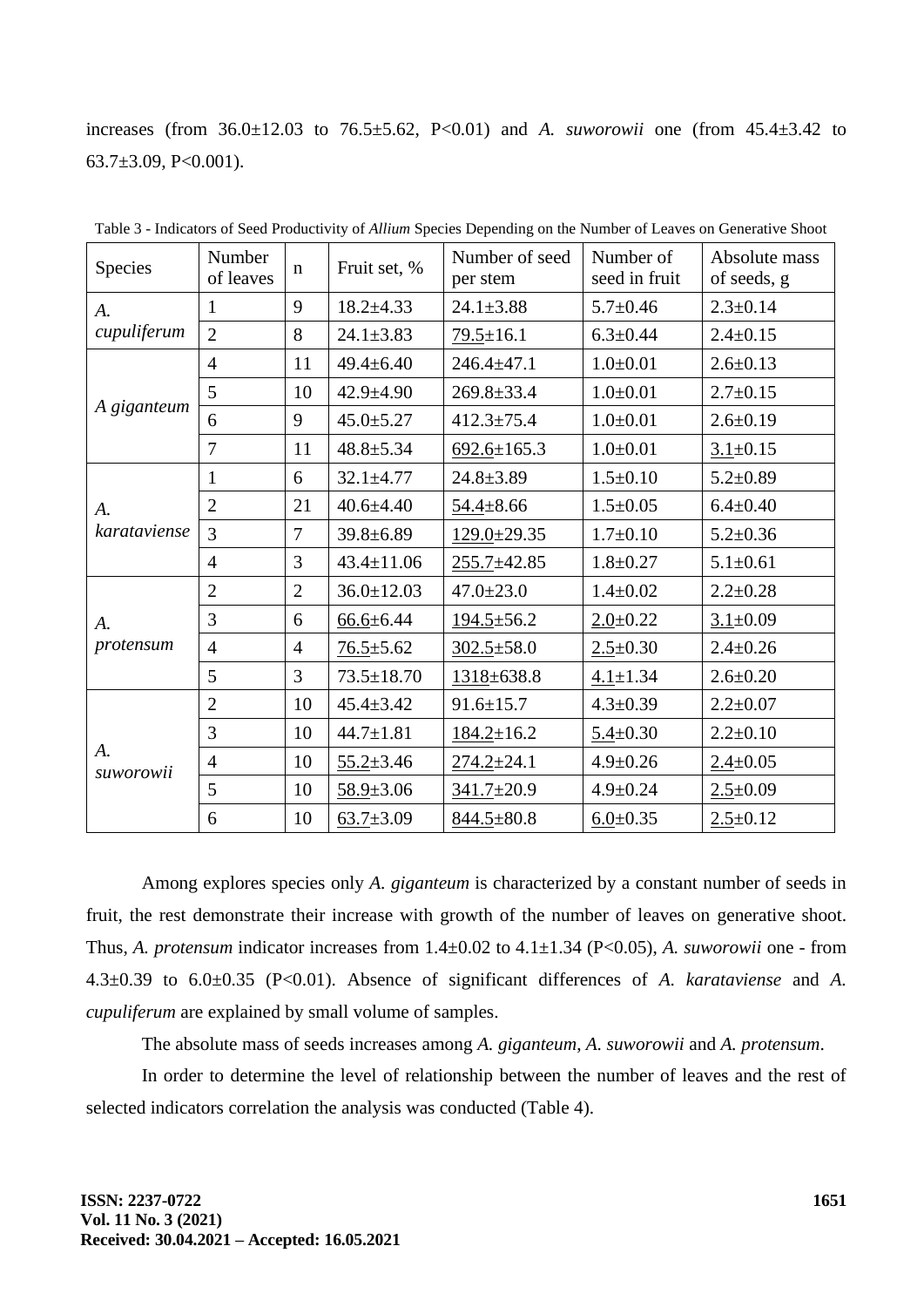|                     | $\mathbf n$ | Morphometric parameters              | Seed productivity indicators        |                           |                         |                   |                                |                                |                                 |
|---------------------|-------------|--------------------------------------|-------------------------------------|---------------------------|-------------------------|-------------------|--------------------------------|--------------------------------|---------------------------------|
| Species             |             | Length of<br>lower leaf,<br>$\rm cm$ | Width of<br>lower leaf.<br>$\rm cm$ | Peduncle<br>height,<br>cm | Number<br>of<br>flowers | Fruit<br>set, $%$ | Number<br>of seeds<br>per stem | Number<br>of seeds<br>in fruit | Absolute<br>mass of<br>seeds, g |
| A.<br>cupuliferum   | 18          | 0.50                                 | $0.80**$                            | $0.79**$                  | $0.83***$               | 0.25              | $0.67**$                       | 0.24                           | 0.10                            |
| A. giganteum        | 42          | $0.84***$                            | $0.79***$                           | $0.86***$                 | $0.62**$                | 0.03              | $0.49**$                       | 0.01                           | 0.27                            |
| A.<br>karataviense  | 42          | $0.60**$                             | $0.75***$                           | 0.36                      | $0.81**$                | 0,13              | $0.76***$                      | 0.38                           | $-0.08$                         |
| A. <i>protensum</i> | 15          | 0.10                                 | 0.51                                | 0.16                      | $0.67*$                 | 0.48              | $0.64*$                        | $0.65*$                        | $-0.13$                         |

Table 4 - The Correlation Dependence between the Number of Leaves (*y*) and the Rest Parameters (*x*) of Generative Plant of *Allium* Species

0.83<sup>\*\*</sup>Note: The highlighted values having  $P < 0.05$ ; \* - values having  $P < 0.01$ ; \*\* - values having  $P < 0.001$ .

Apparently from Table 4, there are significant correlations between the number of leaves and other morphometric parameters detected in 18 cases out of 20 (90.0±6.71%), whereas for seed productivity parameters this indicator is considerably smaller - in 10 cases out of 20 (50.0±11.18%,  $P<0.01$ ).

It is obvious that the number of initiated flowers, fruit set and the number of seeds in fruit determine the real seed productivity (RSP). A significant correlation dependence on the number of leaves is stably detected for the first indicator only, while for the others it is observed not in all species and in different ratio.

In order to determine degree of participation of each indicator in RSP increase while rising the number of leaves, we analyzed the data presented in Tables 2 and 3. Moreover, we took into account significant differences between extreme groups  $(P<0.05)$ , but in case of absence thereof - the presence of a pronounced tendency (Fig. 2).

Apparently from Fig. 2, *A. giganteum's* RSP increases exclusively through inception and development of additional quantity of flowers. Among *A. karataviense*, *A. suworowii*, *A. cupuliferum*  and *A. protensum* there are also processes that control fruit set and development of seeds in fruit. Mostly it is pronounced between last two species, whose share of RSP obtained by increasing fruit set and seeds in it is more than half.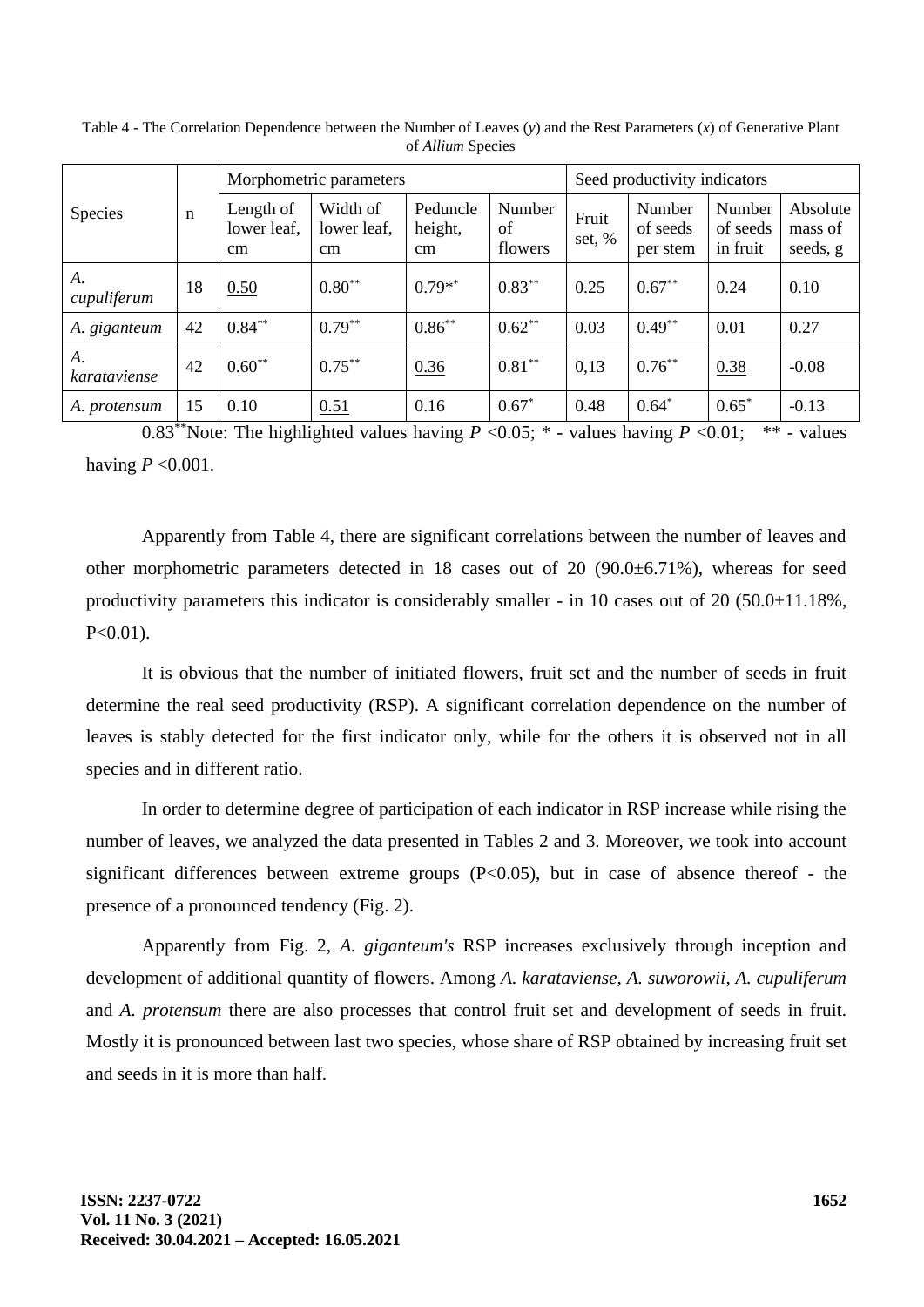

Fig. 2 - Share Participation of various Indicators in Formation of RSP, %

Before turning to a discussion of the results, it is necessary to stay on main stages of lifecycle of the studied bulbous species. They have laying organs of monocarpic sprout during autumn (Filimonova, 1958; Baytulin et al, 1986; Cheremushkina, 2004). In spring, with the beginning of vegetation, the main flow of nutrients produced in the leaves is directed to formation of replacing bulb. By the time of blossoming, the leaves begin to wither, so that the formation of seeds is due to nutrients accumulated in underground leaves' sheaths and photosynthetic activity of peduncle.

The presence of correlative connection between the number of leaves and the rest of morphometric parameters of the studied *Allium* species suggests coordination of stage of development inside bulb. This coordination is due to belonging of studied species to vital form of bulbous plants.

Various programs determine seed productivity representing main outcome of reproductive strategy. Peduncle size and number of flowers are determined by nutrients reserves in the bulb accumulated during the previous year, while fruit set and the number of seeds in it is determined by nutrients accumulated in leaves' sheaths in spring and photosynthetic activity produced by peduncle. This is also the indicator of absolute mass of seeds, affecting their germination and growth rates of future plants.

The interesting is the fact that explored species have dependence of reproductive strategy option on environmental confinement (according to Vvedensky, 1971). The least labile is *A. giganteum*'s one that affects on small grained slopes mainly in areas of variegated species' outcrops with almost absence of competition from the side of herbaceous vegetation. RSP of this species depends only on the number of laying flowers, although mechanism of regulation of absolute seed mass is also involved.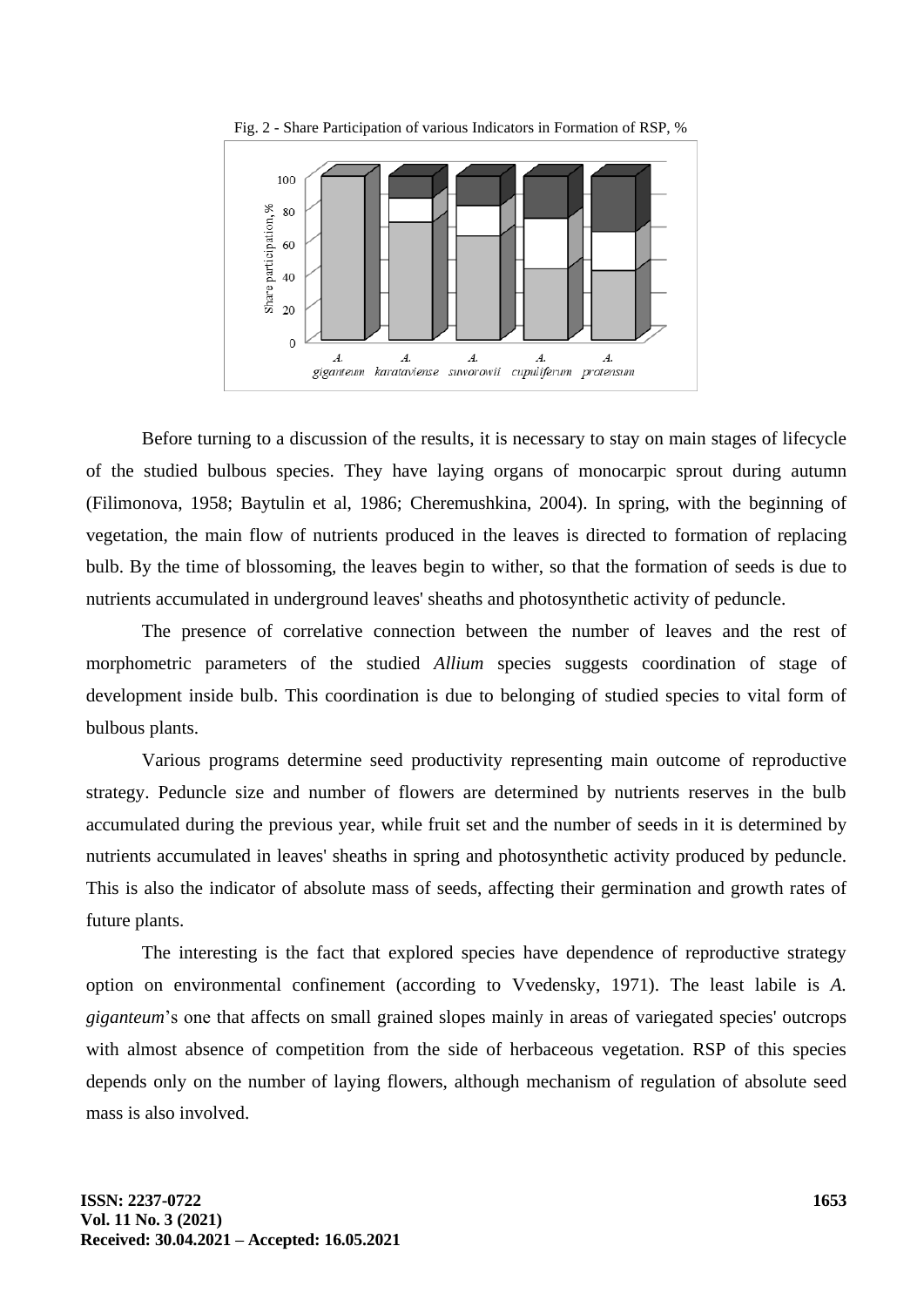*A. karataviense*, growing on movable limestone screes, have several mechanisms involved in seeds growing potential: increasing of flowers quantity, fruit set and the number of seeds in it, although the contribution of last two does not exceed 30%.

*A. protensum*, affecting in a variety of conditions: on sandy and clay soils, in deserts, on variegated and gravelly slopes, has the most labile reproductive strategy. More than half of seeds of this species is formed as the result of increasing fruit set and number of seeds in it. Tendency of absolute seed mass increase is clearly expressed.

#### **4. Conclusions**

Thus, by the example of five *Allium* species of *Melanocrommyum* subgenus, belonging to different sections and affecting in various ecological and geographical conditions of Uzbekistan, the intrapopulation variability of main morphological features of generative plants and seed productivity parameters were established. Correlative analysis showed that explored characteristics and indicators are directly depend on the number of leaves.

The effectiveness of reproductive strategy is determined by various mechanisms, the presence and manifestation degree of which depends as on accessory of explored species to vital bulbous form as on their ecological confinement.

#### **5. Acknowledgements**

This study has been carried out within of the state research projects of the Institute of Botany the Academy Sciences of the Republic Uzbekistan " Introduction assessment and biology of seed multiplication of promising new species of ornamental and medicinal plants".

### **References**

Baytulin I.O., Rakhimbaev I.R. *et al*. 1986. *Introduction and morphogenesis of wild Allium of Kazakhstan.* Almaty: Publishing house Science, 156.

Cheremushkina V.A. 2004. *Biology of Allium species of Eurasia.* Novosibirsk: Publishing house Science, 280.

Filimonova Z.N. 1958. Ontogenesis and morphology of some species of *Allium* L. genus: Abstract of dissertation.......Candidate of Biological Sciences. Tashkent, 18.

Fritsch R.M., Abbasi M. A. 2013. Taxonomic Review of *Allium* subg. *Melanocrommyum* in Iran. Germany: Gatersleben, 218.